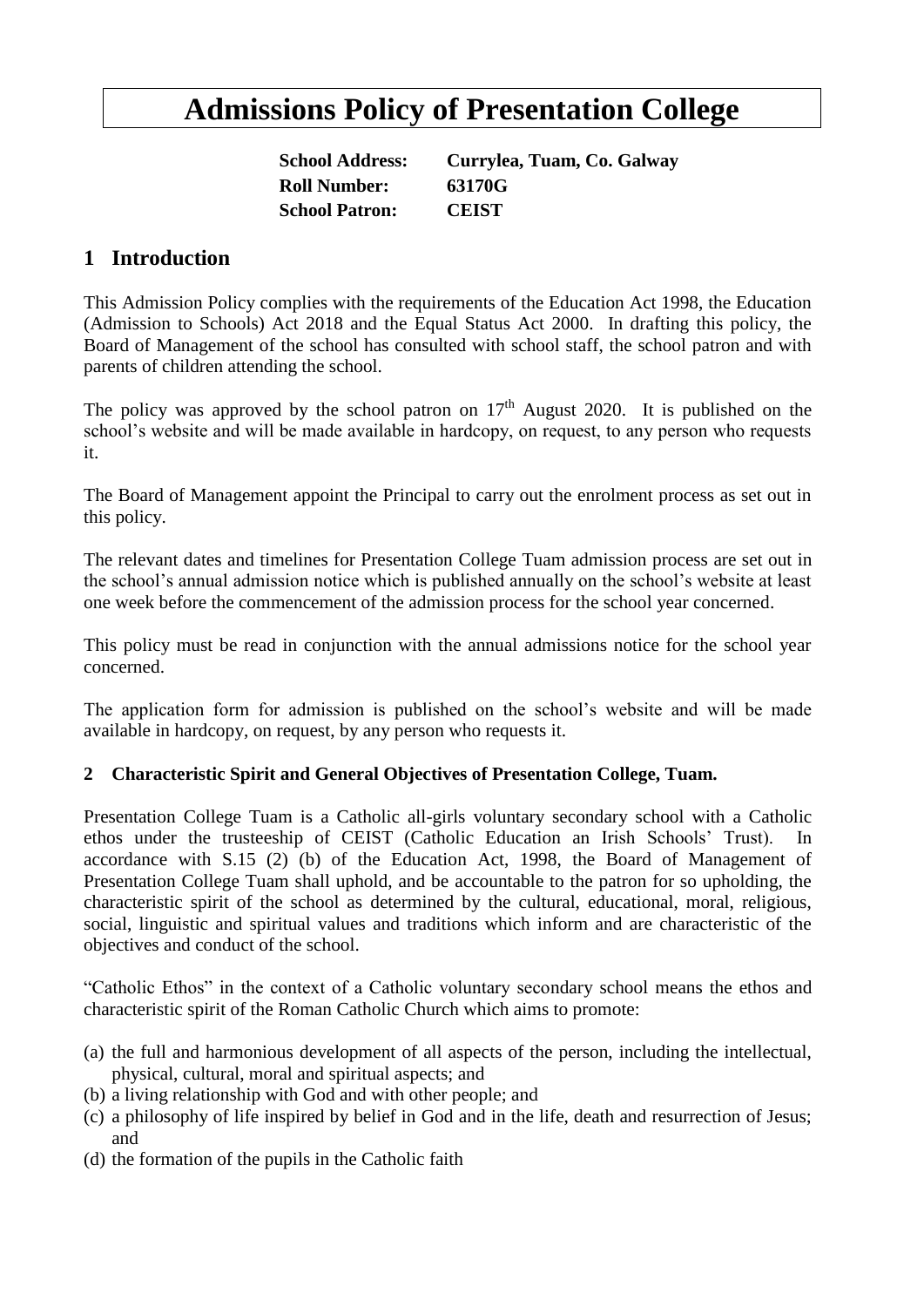In accordance with the doctrines, practices and traditions of the Roman Catholic Church, and/or such ethos and/or characteristic spirit as may be determined or interpreted from time to time by the Irish Episcopal Conference.

Catholic education is therefore a lifelong process of human growth and development which has been at the heart of the Church's mission since Jesus Christ urged his disciples to 'go teach all nations'. The person of Christ is the core of Catholic Education.

Presentation College Tuam draws on the richness of the religious and cultural heritage of the past, interpreted and lived out for students living in today's world. The charism of Nano Nagle, founder of Presentation Sisters is of very significant importance in the life of the school as is the charism of the Presentation Sisters, who founded this school for girls in Tuam.

As a CEIST school, Presentation College Tuam, values teaching as one of the most important of all human activities. Our school seeks to build a quality learning community that welcomes, and bears witness to the Gospel values of Jesus Christ, expressed through the lens of the CEIST charter. These are encapsulated in the core values which are intended to support and nourish the lives of the people who are at the heart of our schools.

- Promoting Spiritual and Human Development
- Achieving Quality in Teaching and Learning
- Showing Respect for Every Person
- Creating Community
- Being Just and Responsible

Presentation College Tuam is inspired by the words of Jesus Christ to his disciples, "I have come that they may have life and have it to the full" (Jn 10:10). Because of this, Presentation College Tuam provides a rich, holistic education in the Catholic tradition where engagement with and development of the whole person; the intellectual, moral, religious, physical, spiritual and psychological are at the core of our practice.

Education has as its goal the formation of a human person who is free, rational and mature in relationships. Presentation College Tuam offers educational opportunities which promote excellence so that students can respond responsibly and creatively to their own lives, the lives of others and to the earth, which is our common home.

In Presentation College Tuam the dignity and uniqueness of every human being as a child of God is acknowledged and affirmed. The Catholic school is an inclusive community, ideally built on love and formed by the interaction and collaboration of its various components: students, parents, teachers, non-teaching staff and members of the Board of Management. Catholic schools are also outward looking. They are connected to their local parish and Diocese and other local organisations which enrich the life of the school. Our school draws on the rich resources of the local community and, in turn, contributes to the life of the local community.

As a Catholic school, Religious Education is central to our curriculum. Alongside Religious Education, the school supports the formation in faith of our students through many school-based experiences of prayer and ritual. All students' spiritual growth is further enhanced through such areas as sport, language, nature, art, poetry and music.

Mission Statement: It is our intention that all of our programmes, activities and actions are informed by our Mission Statement. All who work in the school – students, parents and teachers – are expected to work in accordance with these principles. Faith development in the Christian faith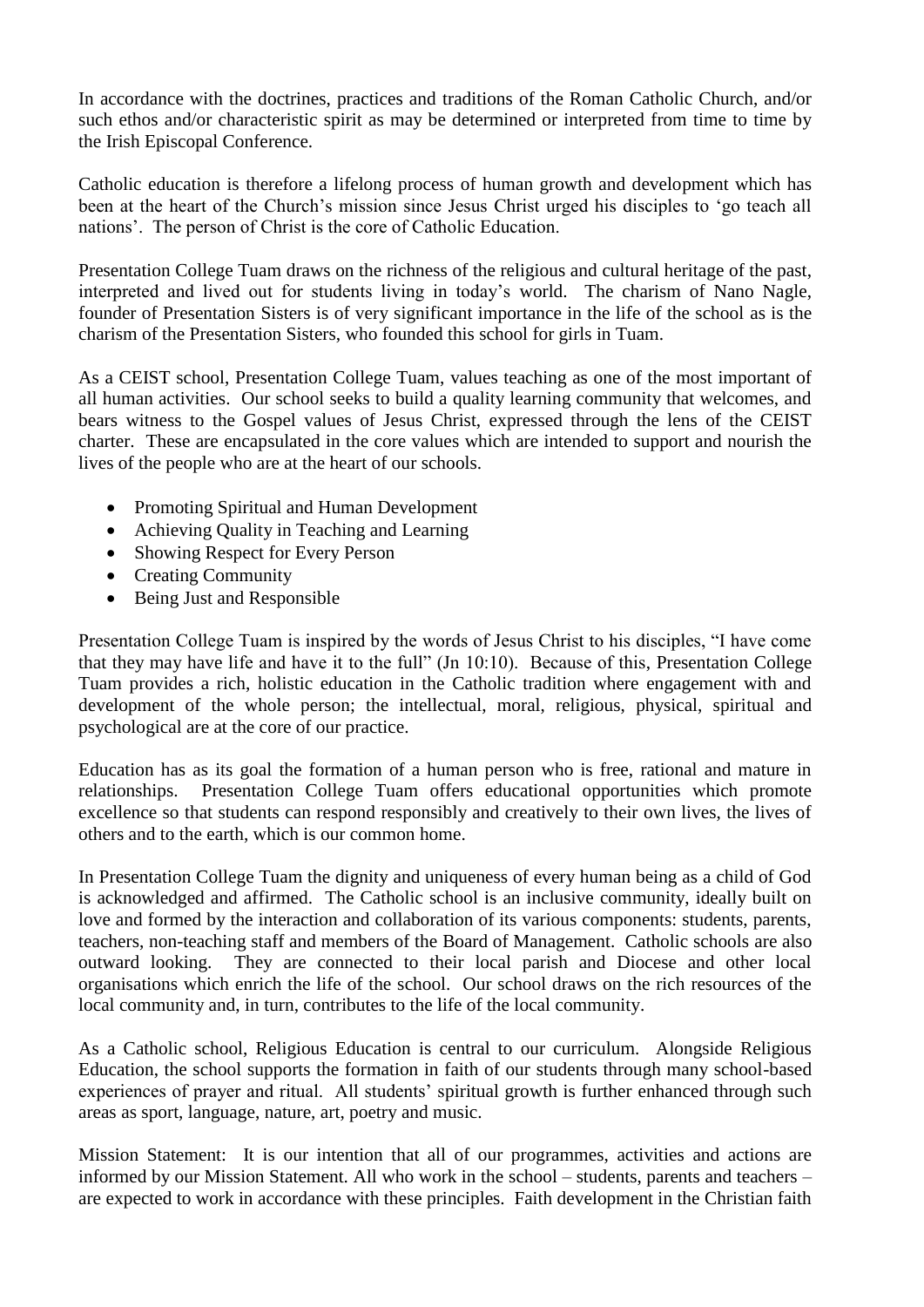is a central feature of school life for our Christian students and participation in related activities is a requirement for them.

#### Mission Statement

The vision of the staff of Presentation College, Currylea, is to give an all-embracing, wellbalanced Christian education to each individual student and to ensure that a caring ethos permeates all activities in the school. Our school exists and we hope will continue to exist to fulfil this vision. We endeavour to create a stable environment which will allow students to develop morally, emotionally, intellectually, physically and spiritually, giving them a love for learning, developing self-esteem and confidence and preparing them for life.

# **3 Admission Statement**

Presentation College Tuam will not discriminate in its admission of a student to the school on any of the following:

- a) the gender ground of the student or the applicant in respect of the student concerned
- b) the civil status ground of the student or the applicant in respect of the student concerned,
- c) the family status ground of the student or the applicant in respect of the student concerned,
- d) the sexual orientation ground of the student or the applicant in respect of the student concerned,
- e) the religion ground of the student or the applicant in respect of the student concerned
- f) the disability ground of the student or the applicant in respect of the student concerned,
- g) the ground of race of the student or the applicant in respect of the student concerned,
- h) the Traveller community ground of the student or the applicant in respect of the student concerned, or
- i) the ground that the student or the applicant in respect of the student concerned has special educational needs

As per section 61(3) of the Education Act 1998, 'civil status ground', 'disability ground', 'discriminate', 'family status ground', 'gender ground', 'ground of race', 'religion ground', 'sexual orientation ground' and 'Traveller community ground' shall be construed in accordance with section 3 of the Equal Status Act 2000.

#### **Presentation College Tuam is an all-girls school and does not discriminate where it refuses to admit a boy applying for admission to this school.**

**Presentation College Tuam is a school whose objective is to provide education in an environment which promotes certain religious values and does not discriminate where it refuses to admit as a student, a person who is not Catholic and it is proved that the refusal is essential to maintain the ethos of the school.**

#### **4 Categories of Special Educational Needs catered for in the school/special class**

The school welcomes students with special educational needs. The school will request access to student's records from Primary school in advance of entry to the school. The school will request copies of any child's medical/physiological/educational reports if available. The school may ask for an assessment when convenient so that the needs of the individual may be assessed. The DES will be requested to provide resources: special needs assistant, specialised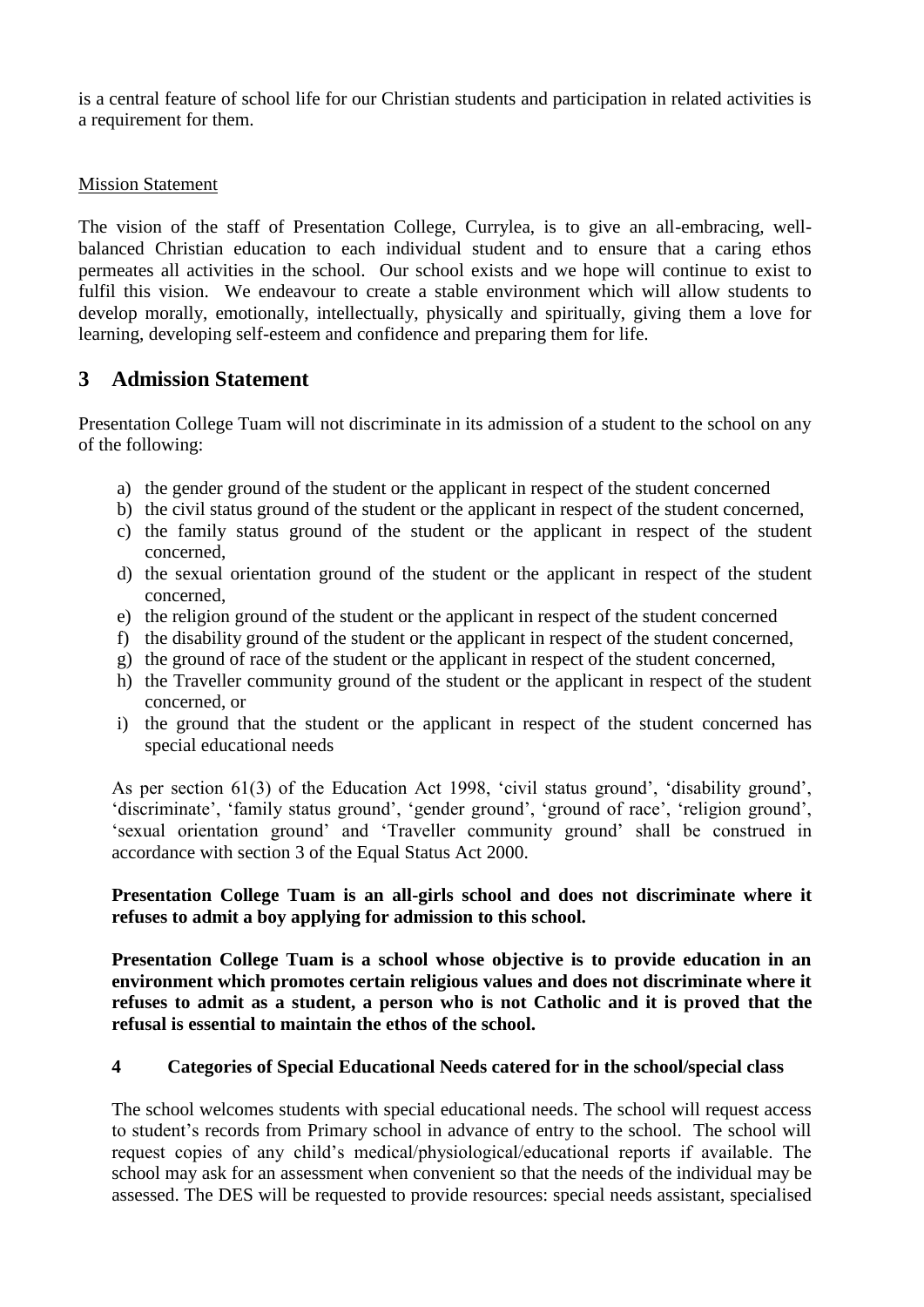equipment etc. The school will meet with the parents to discuss the child's needs and the school's capability to meet those needs. The school will endeavour to do all it can to identify, plan and provide for children with special educational needs and for children with disabilities. Presentation College, Tuam does not have a class to provide an education exclusively for students with special needs i.e. a special class/unit.

# **5 Admission of Students**

### **Applications will not be accepted before October 1st of the preceding year of commencement in Presentation College, Currylea.**

This school shall admit each student seeking admission except where –

- a) the school is oversubscribed (please see section 6 below for further details)
- b) a parent of a student, when required by the Principal in accordance with section 23(4) of the Education (Welfare) Act 2000, fails to confirm in writing that the code of behaviour of the school is acceptable to him or her and that he or she shall make all reasonable efforts to ensure compliance with such code by the student.

Presentation College Tuam provides education exclusively for girls and may refuse to admit as a student a person who is not of the gender provided for by this school.

Presentation College Tuam is a Catholic school and may refuse to admit as a student, a person who is not Catholic where it is proved that the refusal is essential to maintain the ethos of the school.

# **6 Oversubscription**

In the event that the school is oversubscribed, the school will, when deciding on applications for admission, apply the following selection criteria in the order listed below to those applicants that are received within the timeline for receipt of applications as set out in the school's annual admission notice:

### Selection Criteria

- $\bullet$  Single Sex All Girls
- Department of Education & Science criteria

In the event the school is oversubscribed the following arrangements will apply:

The Board of Management shall have regard for the Department of Education and Science directives concerning class size, staffing provision and other relevant requirements concerning accommodation such as physical space or health and welfare of students in deciding the maximum number of places to be offered each academic year.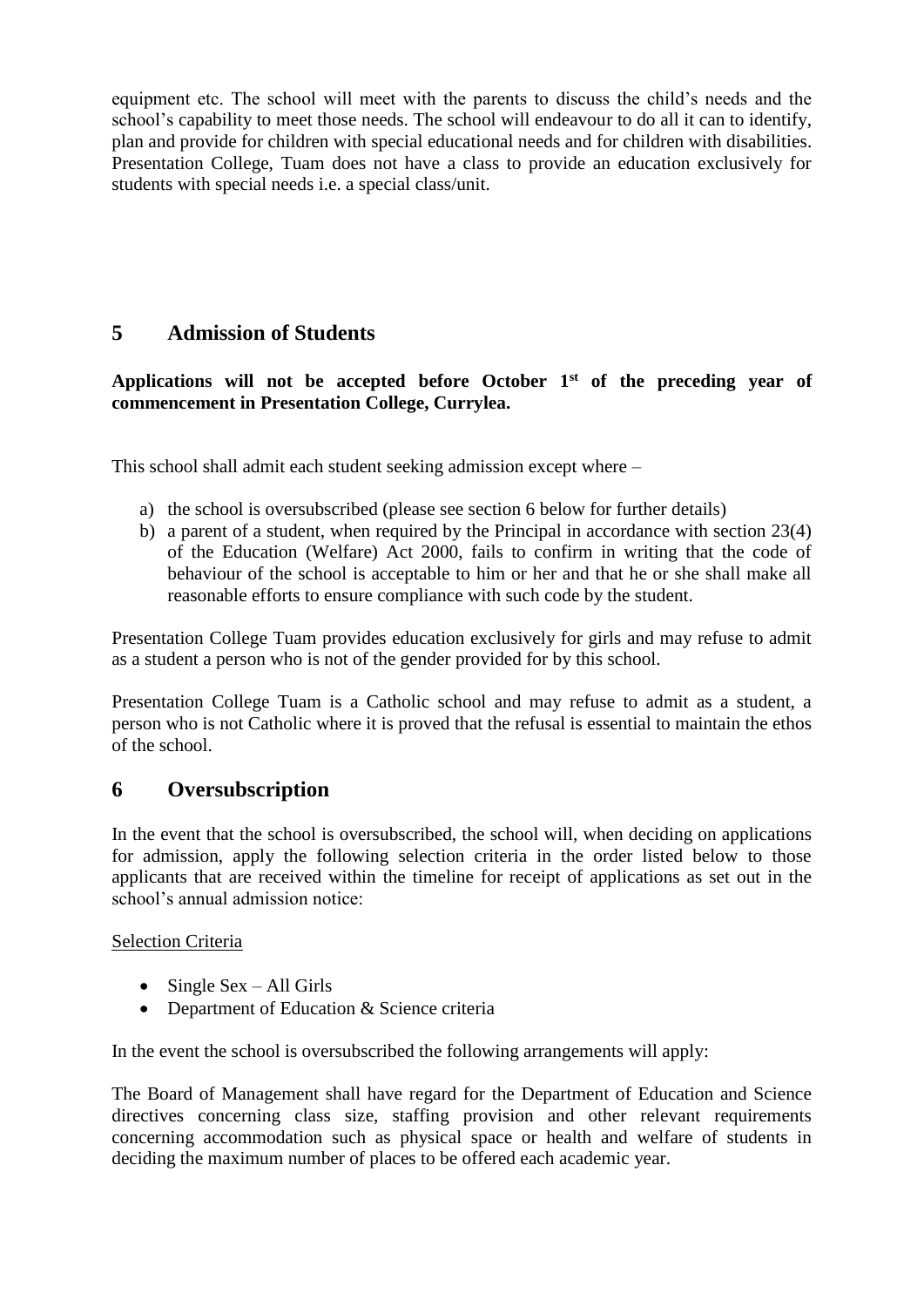If the number of applicants in any particular year exceeds the maximum number of places offered in that year, the Board of Management will apply the criteria listed below in order to determine the allocation of places. In making such a decision, the Board of Management will have regard to

| Regulations relating to class | <b>Staffing</b> | Physical space and safety and |
|-------------------------------|-----------------|-------------------------------|
| sizes                         | Allocations     | welfare of students           |

Selection Process

- First priority will be given to siblings of current students of Presentation College, Currylea.
- Second priority will be given to sisters of past pupils of Presentation College, Currylea (in order for students to qualify for this criteria **past sisters must have completed** their second level education at Presentation College, Currylea).
- Third priority to daughters of staff employed in the school at time of enrolment.
- Finally random selection as follows: An Admissions Committee appointed by the Board of Management will conduct the random selection. The name of each applicant will be placed in a container. A member of the Admissions Committee will select names from the container and another member of the Admissions Committee will record the names as they are taken from the container. This process will continue until all places are allocated. Those remaining names in the container will remain in the container and a second random selection process will take place to establish a waiting list.

Please note that where there are two or more sisters in the one random selection process then upon selection of one or more of their number all of the sisters are deemed selected subject to sufficient remaining places being available at the selection of the first sibling, otherwise the remaining sibling/s go to the top of the waiting list.

### **7 What will not be considered or taken into account**

In accordance with section 62(7)(e) of the Education Act, the school will not consider or take into account any of the following in deciding on applications for admission or when placing a student on a waiting list for admission to the school:

- a) a student's prior attendance at a pre-school or pre-school service, including naíonraí,
- b) the payment of fees or contributions to the school,
- c) a student's academic ability, skills or aptitude,
- d) the occupation, financial status, academic ability, skills or aptitude of a student's parents;
- e) a requirement that a student, or his or her parents, attend an interview, open day or other meeting as a condition of admission;
- f) a student's connection to the school by virtue of a member of her family attending or having previously attended the school other than, in the case of (1) siblings of current students (2) sisters of past pupils as mentioned in Section 6 above in relation to over subscription.
- g) the date and time on which an application for admission was received by the school unless it is after the closing date as indicated in the Annual Admissions Notice.

### **8 Decisions on applications**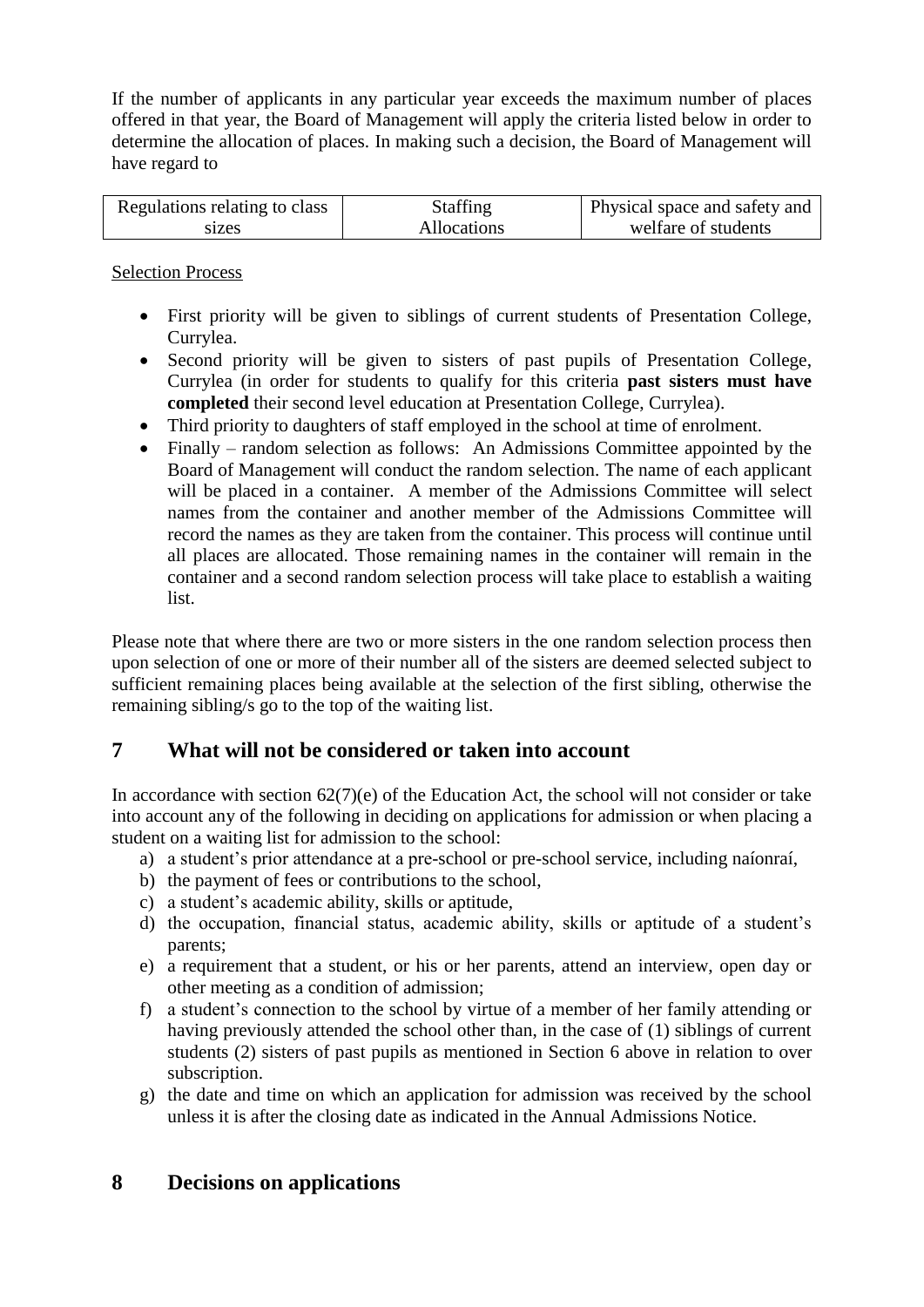All decisions on applications for admission to Presentation College Tuam will be based on the following:

- Our school's admission policy
- The school's annual admission notice (where applicable)
- The information provided by the applicant in the school's official application form received during the period specified in our annual admission notice for receiving applications

(Please see section 14 below in relation to applications received outside of the admissions period and section 15 below in relation to applications for places in years other than the intake group.)

Selection criteria that are not included in our school admission policy will not be used to make a decision on an application for a place in our school.

# **9 Notifying applicants of decisions**

Applicants will be informed in writing as to the decision of the school, within the timeline outlined in the annual admissions notice.

If a student is not offered a place in our school, the reasons why they were not offered a place will be communicated in writing to the applicant, including, where applicable, details of the student's ranking against the selection criteria and details of the student's place on the waiting list for the school year concerned.

Applicants will be informed of the right to seek review/right of appeal of the school's decision (see section 18 below for further details)

# **10 Acceptance of an offer of a place by an applicant**

In accepting an offer of admission from Presentation College, Tuam, you must indicate –

- i. whether or not you have accepted an offer of admission for another school or schools. If you have accepted such an offer, you must also provide details of the offer or offers concerned and
- ii. whether or not you have applied for and awaiting confirmation of an offer of admission from another school or schools, and if so, you must provide details of the other school or schools concerned.

Applicants should be aware that failure to disclose this information on the acceptance of a place may lead to an offer being withdrawn by the school.

School Management, in consultation with subject departments, fairly make class divisions. We do not permit moving between subject classes or base classes.

### **11 Circumstances in which offers may not be made or may be withdrawn**

An offer of admission may not be made or may be withdrawn by Presentation College Tuam where –

i. it is established that information contained in the application is false or misleading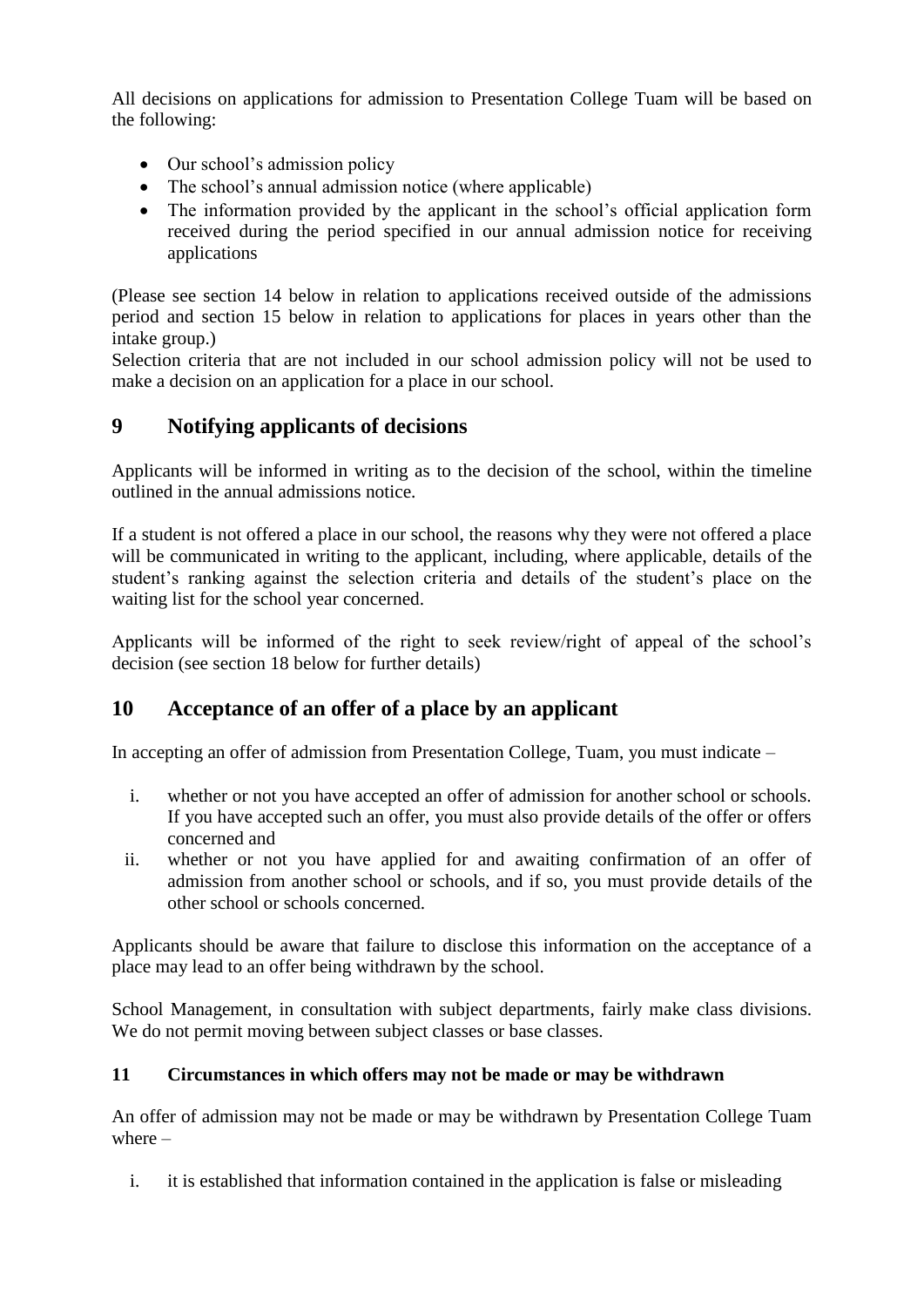- ii. an applicant fails to confirm acceptance of an offer of admission on or before the date set out in the annual admission notice of the school.
- iii. the parent of a student, when required by the Principal in accordance with section 23(4) of the Education (Welfare) Act 2000, fails to confirm in writing that the code of behaviour of the school is acceptable to him or her and that he or she shall make all reasonable efforts to ensure compliance with such code by the student; or
- iv. an applicant has failed to comply with the requirements of 'acceptance of an offer' as set out in section 10 above.

# **12 Sharing of Data with other schools**

Applicants should be aware that section 66(6) of the Education (Admission to Schools) Act 2018 allows for the sharing of data between schools in order to facilitate the efficient admission of students. Section 66(6) allows a school to provide a patron or another Board of Management with a list of the students in relation to whom –

- i. an application for admission to the school has been received,
- ii. an offer of admission to the school has been made, or
- iii. an offer of admission to the school has been accepted.

The list may include any or all of the following:

- i. the date on which an application for admission was received by the school;
- ii. the date on which an offer of admission was made by the school;
- iii. the date on which an offer of admission was accepted by an applicant;
- iv. a student's personal details including his or her name, address, date of birth and personal public service number (within the meaning of section 262 of the Social Welfare Consolidation Act 2005).

# **13 Waiting list in the event of oversubscription**

In the event of there being more applications to the school year concerned than places available, a waiting list of students whose applications for admission to Presentation College Tuam were unsuccessful due to the school being oversubscribed with be compiled and will remain valid for the school year in which admission is being sought.

Placement on the waiting list of Presentation College Tuam is in the order of priority assigned to the students' applications after the school has applied the selection criteria in accordance with this admission policy.

Offers of any subsequent places that become available for and during the school year in relation to which admission is being sought will be made to those students on the waiting list, in accordance with the order of priority in relation to which the students have been placed on the list.

# **14 Late Applications**

All applications for admission received after the closing date as outlined in the annual admission notice will be considered and decided upon in accordance with our school's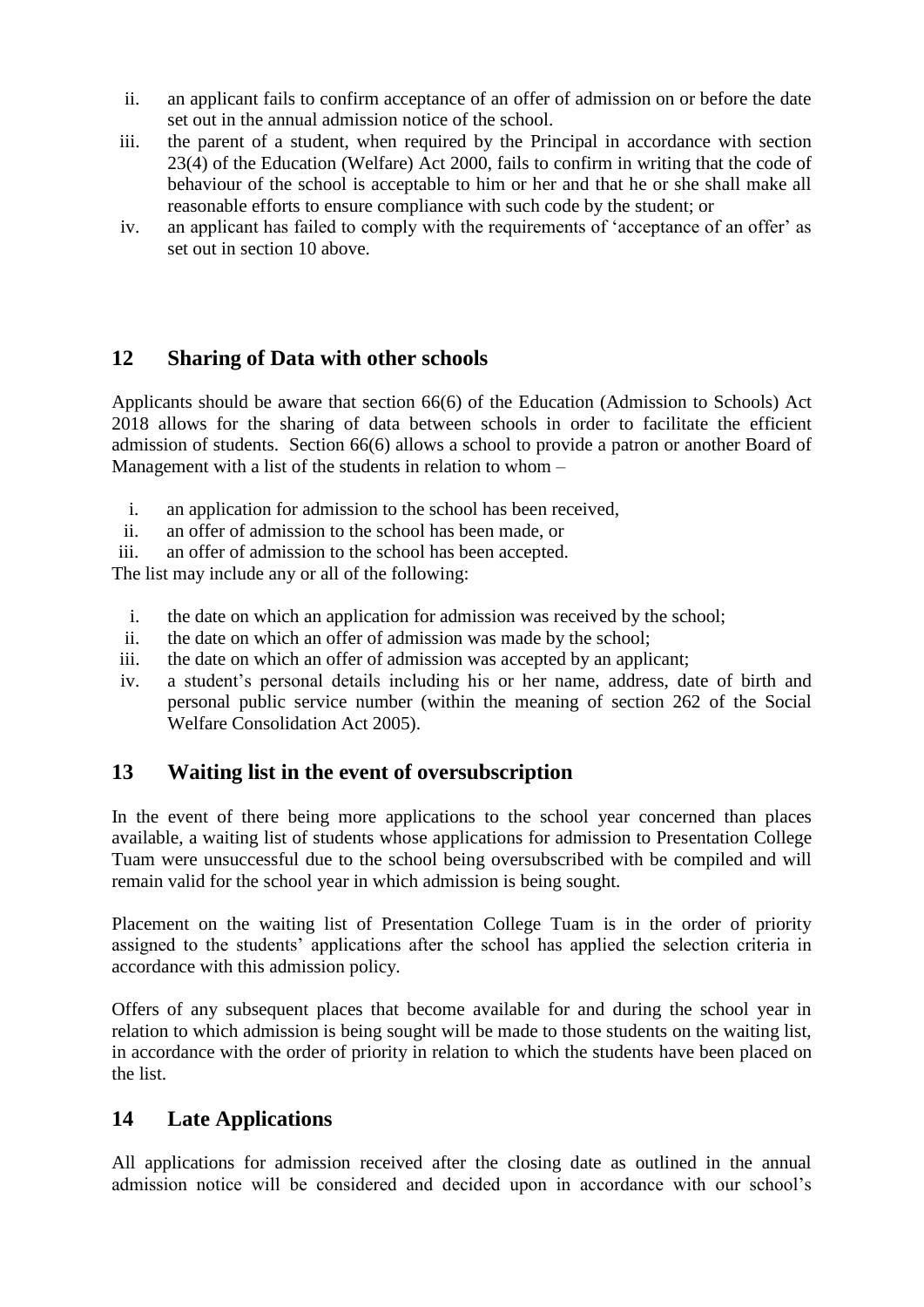admission policy, the Education Admissions to School Act 2018 and with any regulations made under the Act.

Late applicants will be notified of the decision in respect of their application not later than three weeks after the date on which the school received the application. Late applicants will be offered a place if there is a place available. In the event that there is no place available, the name of the applicant will be added to the waiting list.

### **15 Procedures for admission of students to other years and during the school year**

The procedures of the school in relation to the admission of students who are not already admitted to the school to classes or years other than the school's intake group are as follows:

- Application Forms are available from Presentation College, Currylea and are on school website. They are accompanied by the school Code of Behaviour.
- Applicants will be required to furnish details about their prior second-level education. The school reserves the right to contact the previous second level school. Information in relation to a student's academic abilities and special needs provision will be required from the applicant's previous school/s to ensure that the needs of the student can be met.
- Failure to complete any of the necessary documentation listed below or to supply any other relevant documentation requested by the school will be deemed incomplete and will not be considered until such time as all documentation is furnished to the Principal.

Decision Making Process

- Decision of Board, may be delegated to the Principal.
- Presentation/CEIST Ethos requires that even if there is a firm conviction that the best interests of the student would be better served elsewhere, these are not grounds for unilaterally refusing a student. A process of consultation with parents, relevant school personnel and all relevant agencies will follow to achieve a resolution that allows the wishes of the students and parents to be met.

Applications from students wishing to transfer to the school should be accompanied by:

- 1. Fully completed Registration Form.
- 2. Recent Passport photograph.
- 3. Reference from previous school.
- 4. Full behaviour records relating to breaches of Code of Behaviour.
- 5. Psychological Reports.
- 6. Attendance Records.
- 7. Details of student's engagement with external agencies.

Please see Transition Year Policy for details on Admission to Transition Year. This policy is available from the school on request.

# **16 Declaration in relation to the non-charging of fees**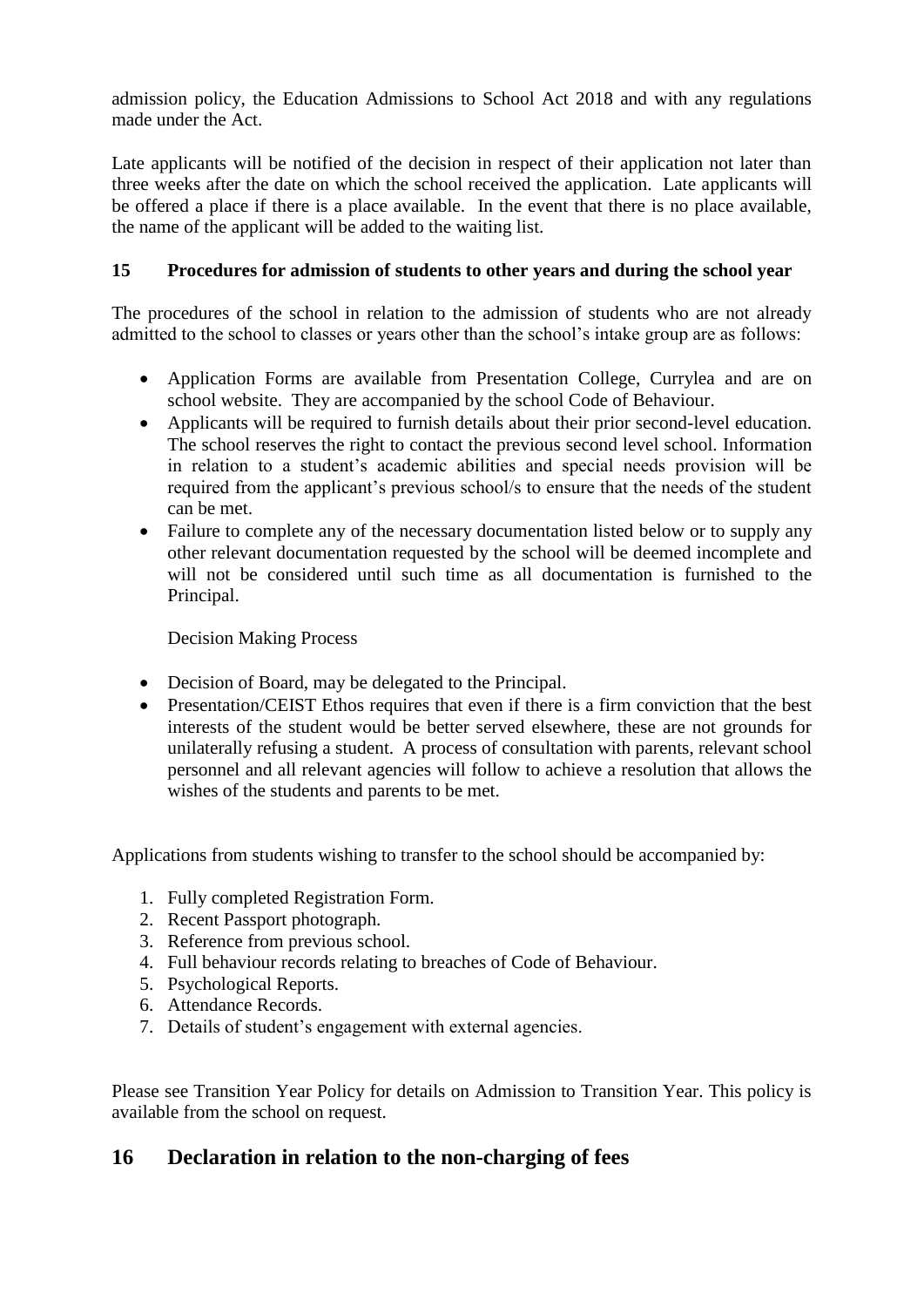The Board of Presentation College Tuam or any persons acting on its behalf shall not, except in accordance with section 64 of the Education (Admission to Schools) Act 1998, charge fees for or seek payment or contributions (howsoever described) as a condition of –

- (a) An application for admission of a student to the school, or
- (b) The admission or continued enrolment of a student in the school.

### **17 Arrangements regarding students not attending religious instruction**

A parent of a student, or a student who has reached the age of 18, who wishes to attend Presentation College Tuam without attending religious instruction should make a written request to the Principal. A meeting will then be arranged with the parent or the student, as the case may be, to discuss how that request might be accommodated by the school.

### **18 Reviews / Appeals**

#### **Review of decision by the Board of Management**

The parent of the student, or in the case of a student who has reached the age of 18 years, the student, may request the Board to review a decision to refuse admission. Such requests must be made in accordance with Section 29C of the Education Act 1998.

The timeline within which such a review must be requested and the other requirements applicable to such reviews are set out in the procedures determined by the Minister under section 29B of the Education Act 1998 which are published on the website of the Department of Education and Skills.

The Board will conduct such reviews in accordance with the requirements of the procedures determined under Section 29B and with section 29C of the Education Act 1998.

**Note**: Where an applicant has been refused admission due to the school being oversubscribed, the applicant **must request a review** of that decision by the Board of Management prior to making an appeal under Section 29 of the Education Act 1998.

Where an applicant has been refused admission due to a reason other than the school being oversubscribed, the applicant **may request a review** of that decision by the Board of Management prior to making an appeal under section 29 of the Education Act 1998. **Right of Appeal**

Under Section 29 of the Education Act 1998, the parent of the student, or in the case of a student who has reached the age of 18 years, the student, may appeal a decision of the school to refuse admission.

An appeal may be made under Section 29 (1)(c)(i) of the Education Act 1998 where the refusal to admit was due to the school being oversubscribed.

An appeal may be made under Section 29 (1)(c)(ii) of the Education Act 1998 where the refusal to admit was due to a reason other than the school being oversubscribed.

Where an applicant has been refused admission due to the school being oversubscribed, the applicant **must request a review** of that decision by the Board of Management **prior to making an appeal** under Section 29 of the Education Act 1998. (See review of decisions by the Board of Management).

Where an applicant has been refused admission due to a reason other than the school being oversubscribed, the applicant **may request a review** of that decision by the Board of